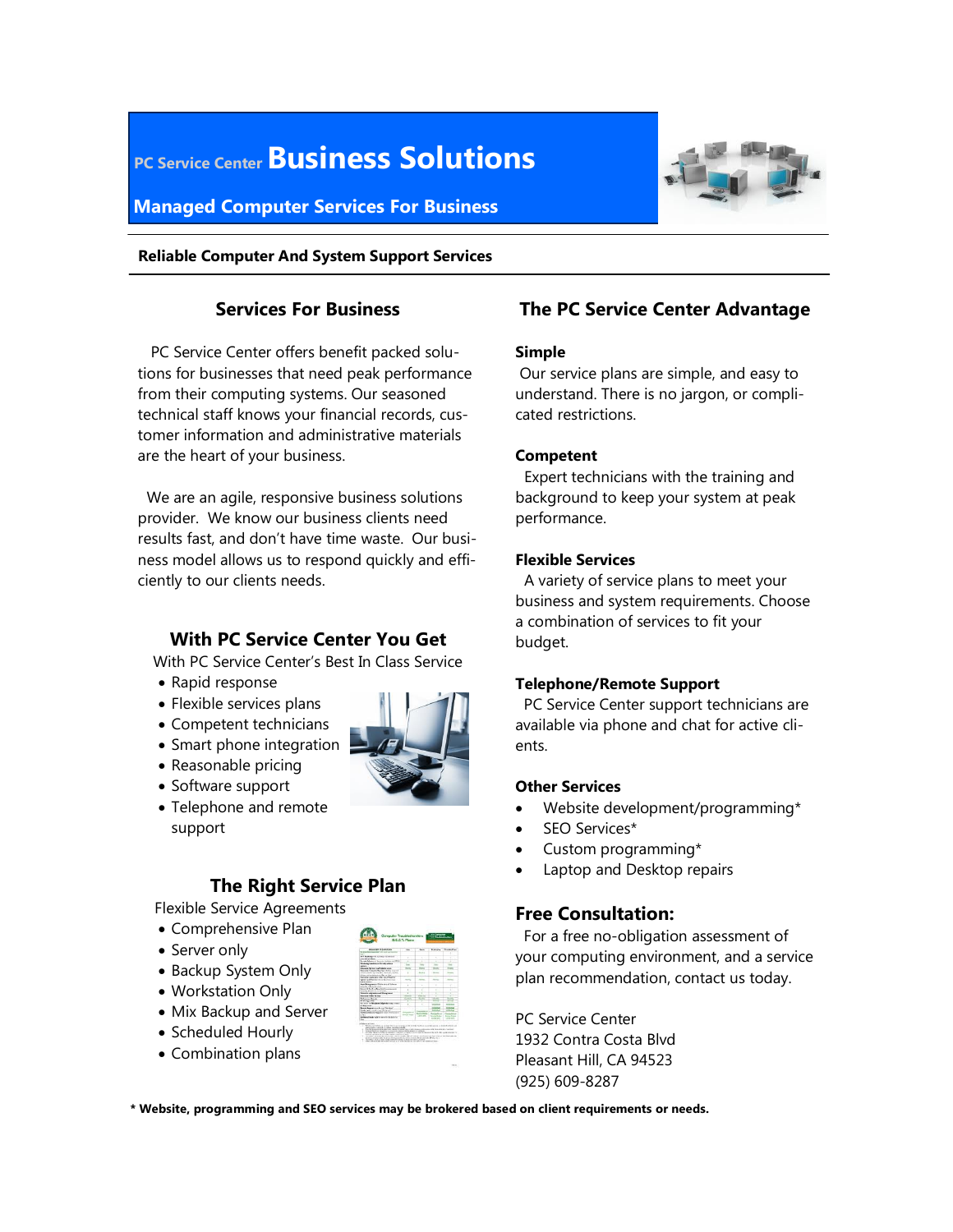# **Service Plan Comparison – 2018**

| <b>FEATURES</b>                              | <b>Quarterly - Non</b><br><b>Contract</b> | Quarterly<br><b>Contract</b> | <b>Monthly</b><br><b>Contract</b>          | Monthly -<br><b>Premium</b> |
|----------------------------------------------|-------------------------------------------|------------------------------|--------------------------------------------|-----------------------------|
| <b>Technician Services</b>                   |                                           |                              |                                            |                             |
| Same Day Service                             | <b>Mkt Rate</b>                           | V                            | V                                          | V                           |
| Onsite Service (Per Quarter)                 | V                                         |                              | V                                          |                             |
| <b>Remote Service</b>                        | V                                         | V                            | ✓                                          | V                           |
| After Hours Service (After 6pm)              | <b>Mkt Rate</b>                           | <b>Mkt Rate</b>              | V                                          |                             |
| <b>Weekend Service</b>                       | <b>Mkt Rate</b>                           | <b>Mkt Rate</b>              | V                                          | V                           |
| <b>Scheduled Onsite Services</b>             | <b>Mkt Rate</b>                           | V                            | V                                          | V                           |
| <b>Products/Services</b>                     |                                           |                              |                                            |                             |
| Managed Anti-Virus                           | n/a                                       | <b>Per Station</b>           | Per Station                                | V                           |
| Offsite Backup                               | n/a                                       | ✔                            | V                                          |                             |
| Cloud Filesharing (50GB)                     | n/a                                       | V                            | V                                          | V                           |
| Cloud Filesharing (5 GB)                     | V                                         | n/a                          | n/a                                        | n/a                         |
| <b>Hosted E-mail</b>                         | n/a                                       | n/a                          | n/a                                        | V                           |
| <b>Traffic Manager</b>                       | n/a                                       | n/a                          | V                                          | V                           |
| Consulting/Training                          | <b>Mkt Rate</b>                           | <b>Mkt Rate</b>              | V                                          |                             |
| Server (NAS, Cloud, Virtual)                 | n/a                                       | n/a                          | n/a                                        | $v^{**}$                    |
| In Shop Services/Printed<br><b>Materials</b> |                                           |                              |                                            |                             |
| New Computer Setup                           | <b>Mkt Rate</b>                           | <b>Mkt Rate</b>              | Disc. Rate                                 | Disc. Rate                  |
| <b>Virus Removal</b>                         | <b>Mkt Rate</b>                           | V                            | V                                          |                             |
| Data Transfer                                | <b>Mkt Rate</b>                           |                              |                                            |                             |
| Software                                     | <b>Mkt Rate</b>                           | <b>Mkt Rate</b>              | <b>Discounted Titles Discounted Titles</b> |                             |
| Newsletter                                   | V                                         | V                            | V                                          |                             |
| <b>Client Advisory</b>                       | n/a                                       | V                            | V                                          | V                           |
| Min Cost Per Term***:                        | 2 Hrs Min.                                | 680.00                       | 520.00                                     | 1200.00                     |

\* As of 6/2017 PC Service Center market rate (Mkt Rate) is \$135/hr for onsite, and \$95/hour for remote services; After hours including weekends is \$175/hr;

\*\* Servers are Installed based on need, and are business grade NAS/Cloud/HP or Dell Towers

\*\*\* Rates are determined based on the number of devices to be covered, and the displayed rate is the minimum for the package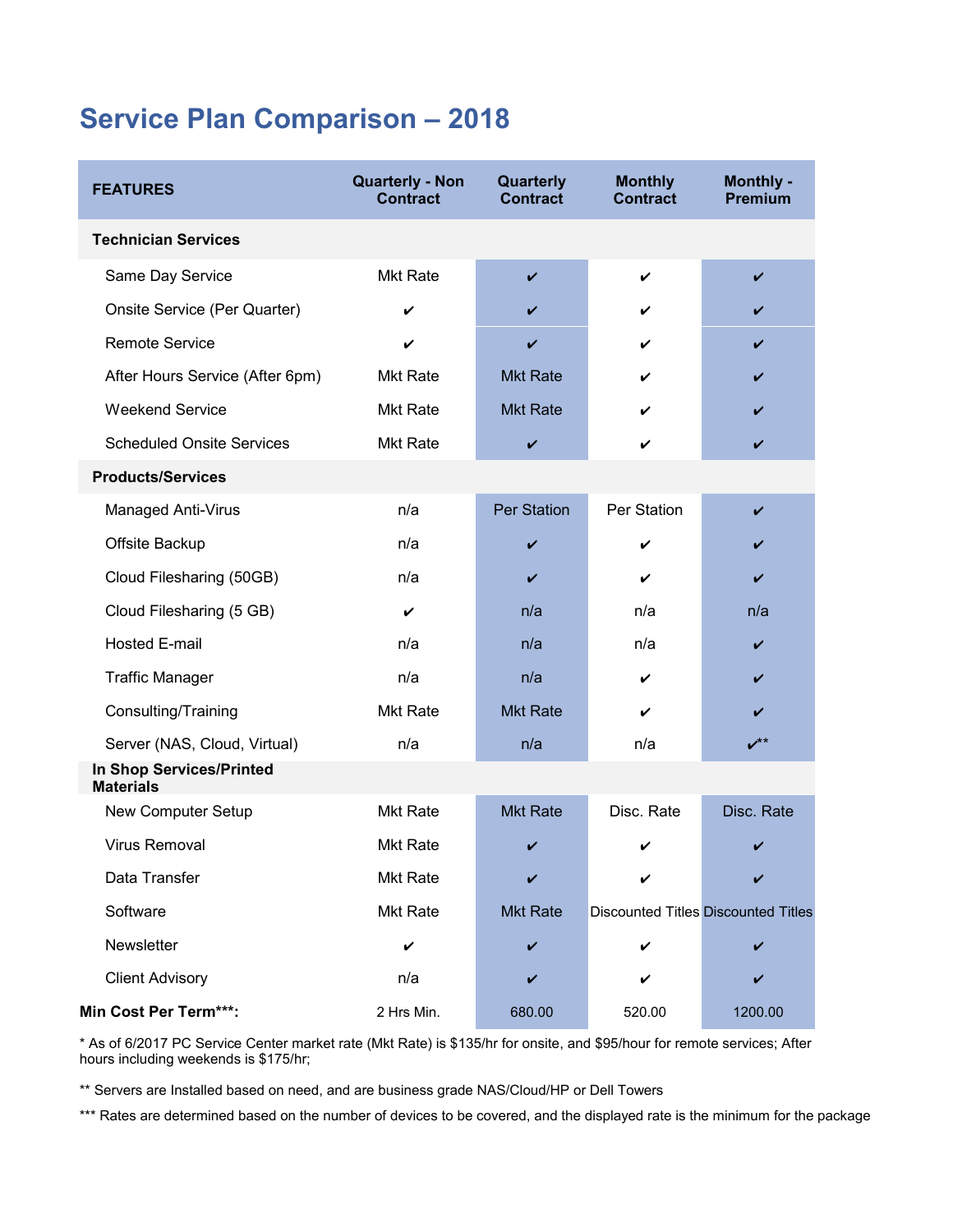**PC Service Center - Business** Contact: Roy Brown Ph: (925) 609-8287 Web Site: www.pc-servicecenter.com Email: info@pc-servicecenter.com

Discount: Successful law practices spend their time practicing law instead of fussing with time-destroying computer problems. That's why we've designed our services to keep computer and network troubles off your daily task list. Our most popular subscription plan uses a proven network management system to practically elminate computer problems.

Whether your firm has 30 attorneys or just one attorney, a service plan that eliminates pesky computer troubles and minimizes downtime is important to a productive practice. And, with administrative tasks taking more and more time out of your day, the right plan will help you stay focused on the "right" priorities.

Our plans are custom to each client, but every plan includes these basic benefits:

\*\* Phone Service - We answer our phone. If the tech isn't in the office, we'll return your phone call the same day. When we call, we'll leave a message. We won't treat you like a bad date!

\*\* Remote Service - Get computer and network problems fixed quickly. This service is designed to get you the help you need fast! You don't have to wait for the next available appointment or schedule your repair 2 days out. No need to unplug the computer and bring it to our shop. Our remote service gets a technician working on the problem right away.

\*\* Anti-Virus Monitoring - If you aren't using a business-grade anti-virus product, you may be giving hackers and viruses an advantage. Business-grade products have monitoring, alerts, and self-defense modes built-in as standard features. And, we put only business-grade anti-virus products in our service plans. Nothing less!

\*\* Cloud - You're considering the cloud, but you're unsure if it's safe for your practice. Many of our clients were unsure about the cloud too. But, after exploring the possibilities in "side-by-side" trials", they're now using the cloud for data storage, software applications, and mobile access. We can show you how the cloud will benefit your office too.

\*\* Trusted Advice - You want to go paperless ... You want to be able to access your case management software on the go ... You're bringing on a contract attorney ... You want to spend less time working on administrative tasks ... You want more business from your website ... If you think there might be a technology available that will make your business run smoother, there is. And, we'll guide you in the maze of choices, and help you achieve your goal..

These are basic benefits every subscription client enjoys. And, because you're a CCCBA member you're eligible for discounts on the service plan of your choice. Call us for more information about plan details, exact pricing, and your CCCBA discount.

#### Do You Have An Urgent Need That Must Be Fixed Now? We Can Help There Too ...

Rome is burning and you need help right away! Nearly anything electronic device can stop working at any time. As reliable as electronic devices are, they still have a tendency to "die", "go bad" or "crash" at the worst time. And at times like this, it's best to keep things simple.

Your CCCBA membership gives you an immediate 15% discount on the services you need to get up and running again. No need to pick and choose which service is going to solve the problem. We'll diagnose the problem, suggest a repair, then give you the CCCBA discount on the service that fixes the problem. Here are some services you might use: